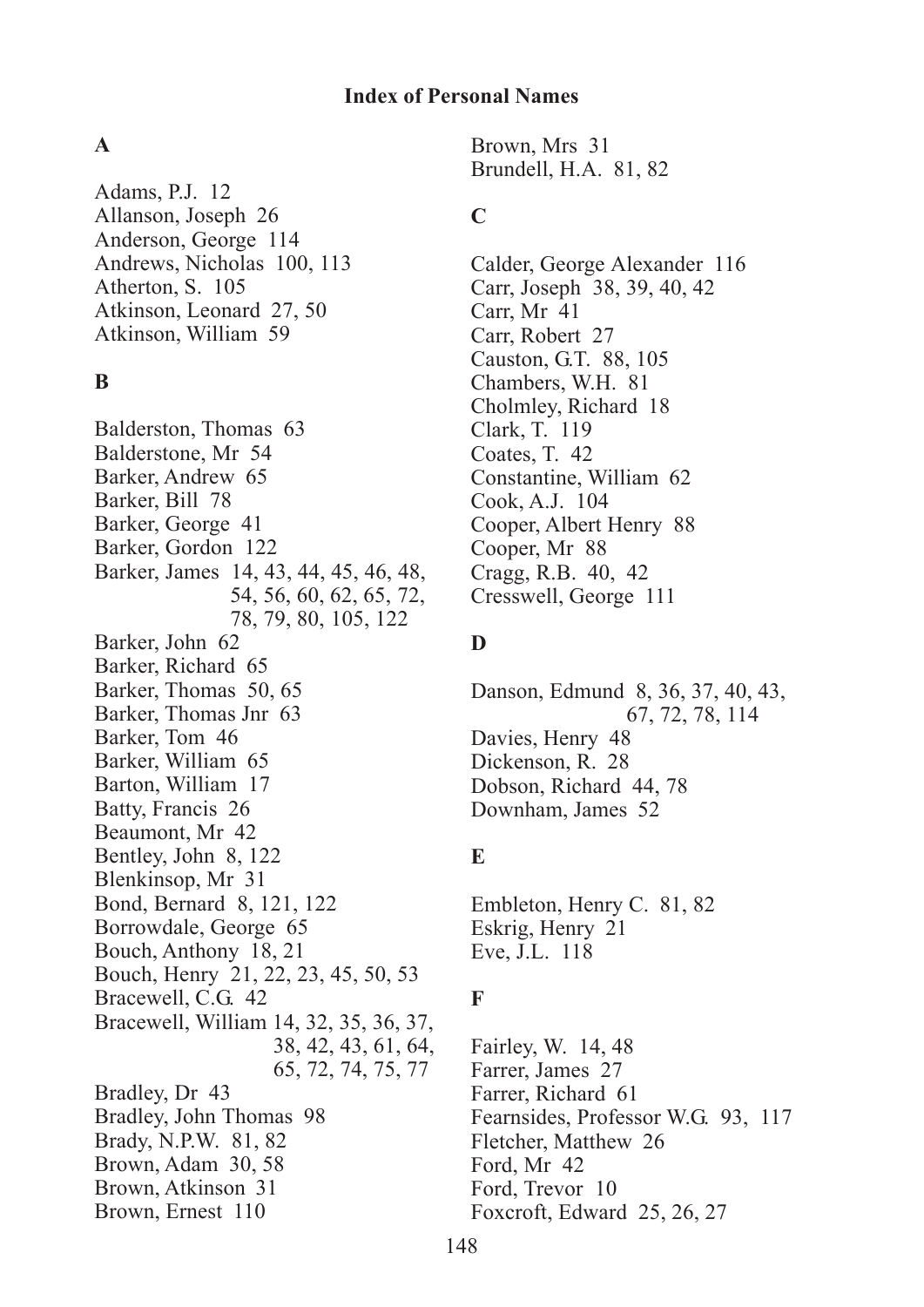Foxcroft, George 24, 25, 50 Freeman, Frederick 100

#### **G**

Goddard, Albert 78 Gott, Jack 98 Gott, W. 107 Greenep, William 63 Greenwood, Emily B. 116 Greenwood, Harold 45 Greenwood, Oscar 45 Greenwood, Percy 45 Greenwood, William Norman 45, 46 Griffiths, Dr 46 Grove, Archibald 81 Gurdon, R. 17

## **H**

Haigh, Joseph 43, 79 Harding, J. 101 Harland, Mrs 30 Harrison, L.L. 105, 106 Hartley, Mr 30 Hewitson, Mr 40 Hewitt, Arthur Bernard 88, 89, 101 105, 116, 117 Hick, W. 110 Hirst, H.L. 105, 111 Hobson, Elizabeth 26 Hodgson, John 27 Hodgson, Joseph 44, 78 Hodgson, Leonard 30, 31 Hodgson, Richard 26 Hodgson, Thomas 27, 31 Hodkinson, Jack 78 Hopkinson, Frank 116 Horn, Mr 37 Howson, J.S. 118 Howson, Robert 43 Hudson, James H. 118 Hunter, Joseph 31, 32, 33, 35, 53, 55, 63, 64, 65, 67, 77 Hunter, Thomas 33 Hunter, William 33 Hutchinson, J. 101 Hutton, John 25

## **J**

James, Harry 49 Jones, E. 89

## **K**

Kenyon, Martin 53 Kettlewell, Jim 113 Kidd, Cuthbert 24 King, John 61 Kirk, Alfred S. 114 Knipe, Isaac 24 Knipe, William 22, 23, 24 Knowles, George 43

# **L**

Langdale, Marmaduke 17 Lawson, Robert 25, 27 Leadbeater, Jim 62 Lee, William H. 118 Leedes, Edward Rookes 26 Leedes, Edward Thomas 26 Leedes, William Rookes 26 Lindsay, Robert 50, 60, 77 Lindsay, Thomas 63, 77 Llewelyn, J. 49 Lockett, Mr 40 Lowther, Elizabeth 18 Lowther, Gerrard 17, 18, 20, 21 Lowther, John 20 Lowther, Richard 17 Lowther, William 20

# **M**

Martin, W. 89 Mason, Henry 60 Mason, Richard Jnr & Snr 60 Metcalfe, James 73 Metcalfe, John 122 Metcalfe, William 37, 59, 63, 77, 114 Middleton, F. 110 Miller, James 73 Minto, E. 89, 105 Moore, Dr 53 Moore, Thomas 24, 25, 53